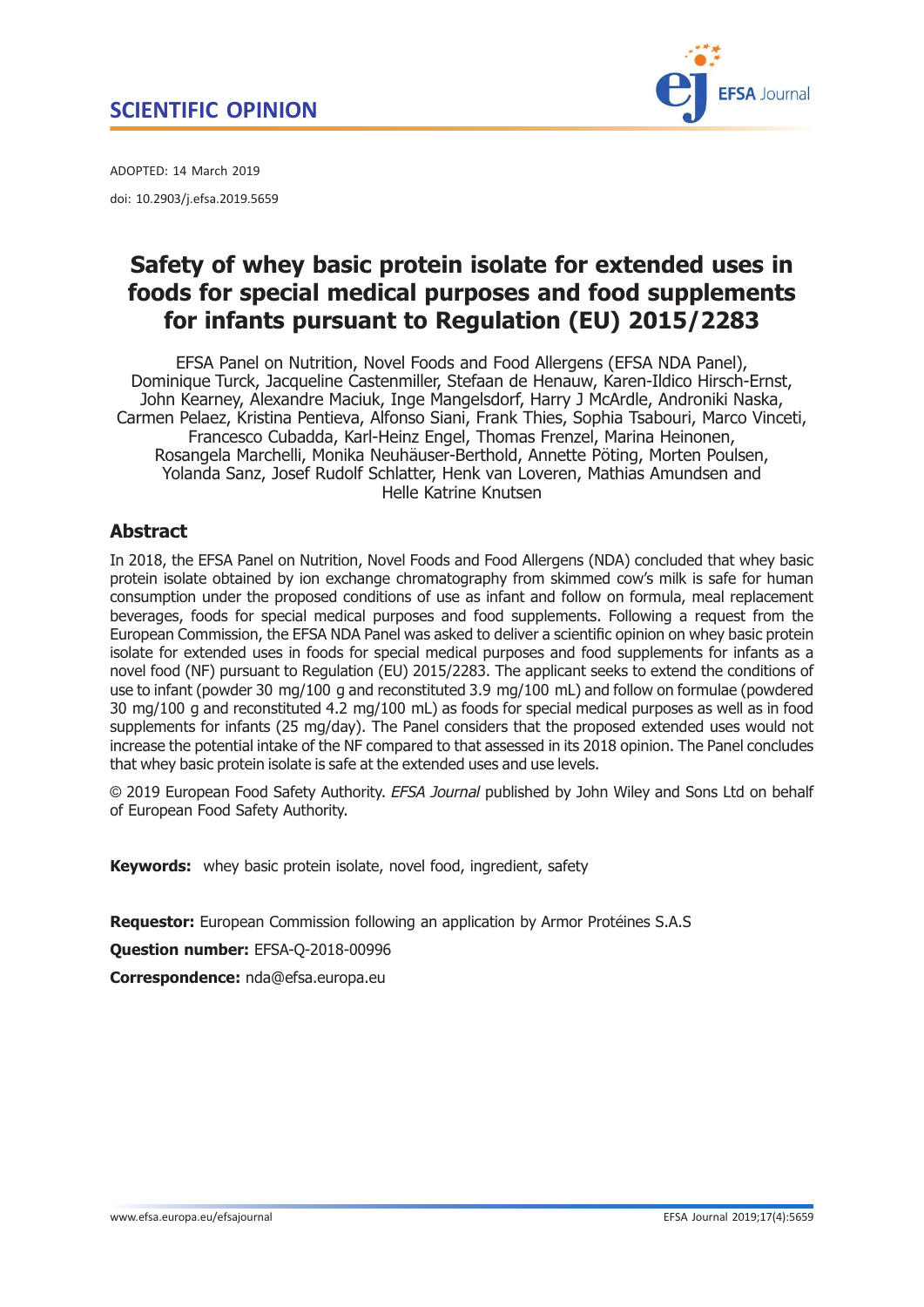

Panel members: Dominique Turck, Jacqueline Castenmiller, Stefaan De Henauw, Karen Ildico Hirsch-Ernst, John Kearney, Helle Katrine Knutsen, Alexandre Maciuk, Inge Mangelsdorf, Harry J McArdle, Androniki Naska, Carmen Pelaez, Kristina Pentieva, Alfonso Siani, Frank Thies, Sophia Tsabouri, Marco Vinceti.

**Suggested citation:** EFSA NDA Panel (EFSA Panel on Nutrition, Novel Foods and Food Allergens), Turck D, Castenmiller J, De Henauw S, Hirsch-Ernst K-I, Kearney J, Maciuk A, Mangelsdorf I, McArdle HJ, Naska A, Pelaez C, Pentieva K, Siani A, Thies F, Tsabouri S, Vinceti M, Cubadda F, Engel K-H, Frenzel T, Heinonen M, Marchelli R, Neuhäuser-Berthold M, Pöting A, Poulsen M, Sanz Y, Schlatter JR, van Loveren H, Amundsen M and Knutsen HK, 2019. Scientific Opinion on the safety of whey basic protein isolate for extended uses in foods for special medical purposes and food supplements for infants pursuant to Regulation (EU) 2015/2283. EFSA Journal 2019;17(4):5659, 7 pp. [https://doi.org/10.2903/j.efsa.2019.](https://doi.org/10.2903/j.efsa.2019.5659) [5659](https://doi.org/10.2903/j.efsa.2019.5659)

#### ISSN: 1831-4732

© 2019 European Food Safety Authority. EFSA Journal published by John Wiley and Sons Ltd on behalf of European Food Safety Authority.

This is an open access article under the terms of the [Creative Commons Attribution-NoDerivs](http://creativecommons.org/licenses/by-nd/4.0/) License, which permits use and distribution in any medium, provided the original work is properly cited and no modifications or adaptations are made.



The EFSA Journal is a publication of the European Food Safety Authority, an agency of the European Union.

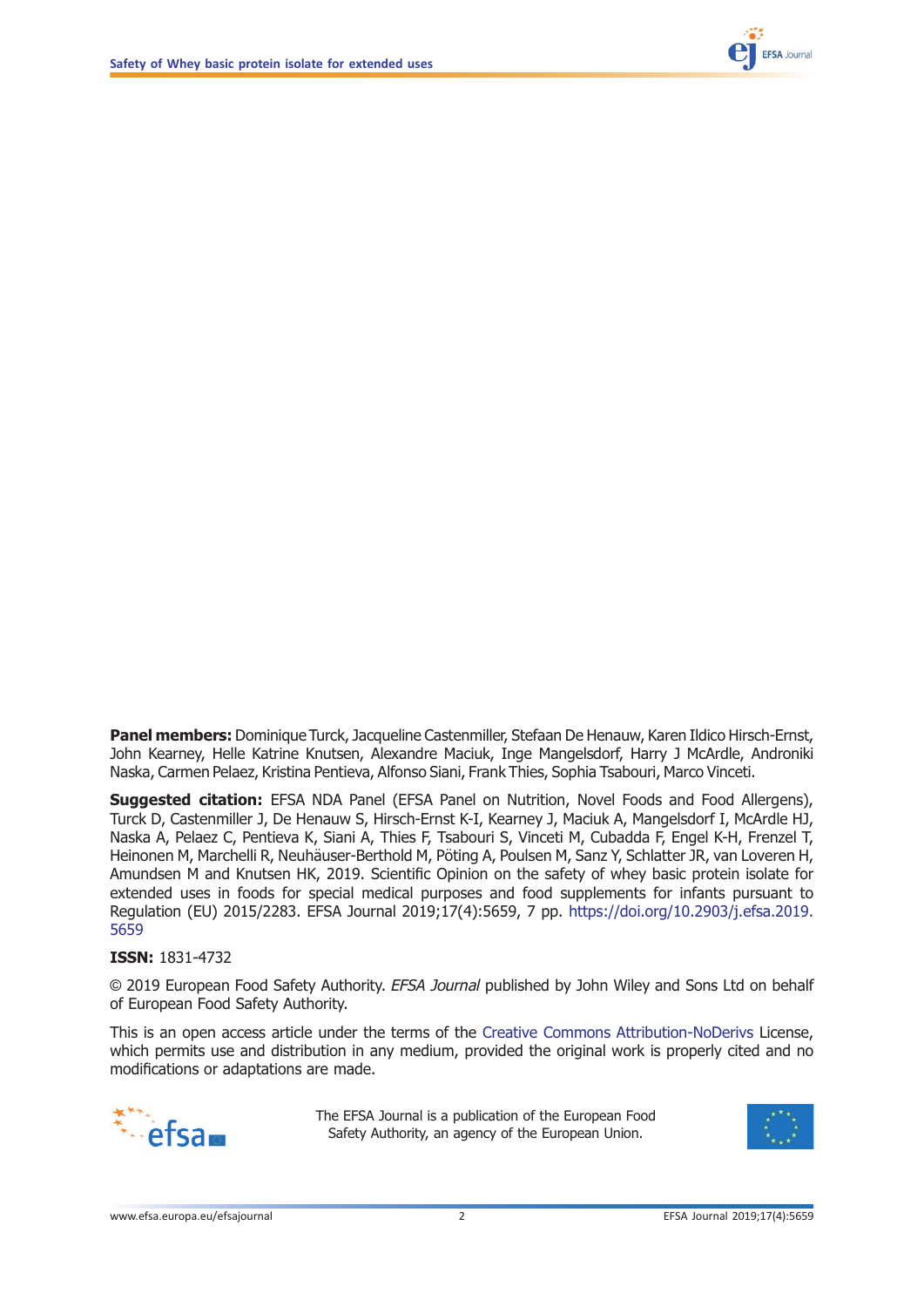## <span id="page-2-0"></span>Summary

The European Commission implementing regulation (EU) 2018/1632 authorised, in accordance with Regulation (EC) 2283/2015 and following the European Food Safety Authority (EFSA)'s Opinion, the placing on the market of whey protein isolates as a novel food (NF) ingredient to be used in infant and follow on formulae, total diet replacements, foods for special medical purposes and food supplements.

Following a request from the European Commission, the EFSA Panel on Nutrition, Novel Foods and Food Allergens (NDA) was asked to deliver a scientific opinion on whey basic protein isolate for extended uses in foods for special medical purposes and food supplements for infants as a NF pursuant to Regulation (EU) 2015/2283. The assessment of the safety of this NF, which follows the methodology set out in the EFSA Guidance on the preparation and presentation of an application for authorisation of a novel food Regulation (EU) 2015/2283 and in the European Commission implementing Regulation (EU) 2017/2469, is based on the data supplied in the application.

In 2018, the EFSA NDA Panel concluded that whey basic protein isolates obtained by ion exchange chromatography from skimmed cow's milk was safe for human consumption under the proposed conditions of use. In the application subject of that assessment, the applicant intended to target the NF to infants (infant and follow-on formulae), the general adult population (meal replacement beverages) and the general population above 1 year of age (foods for special medical purposes (FSMP) and food supplements). The Panel considered margins of exposure (MOE) of 81, 72 and 154 to be sufficient for infants, toddlers and the adult population, respectively.

The applicant intends to market the use of the NF in FSMP and food supplements as alternative sources to its use in infant and follow on formula. The Panel notes that the use levels for the FSMP formulae for infants proposed by the applicant are identical to the use levels of the NF for infant and follow on formulae assessed by EFSA in 2018. Considering a combined intake of 5 mg/kg body weight (bw) per day from food supplements plus 20 mg/kg bw per day from either FSMP formula or from the authorised use in infant and follow-on formula, the MOE would result to 80 which is considered sufficient by the Panel, in line with the conclusions of its Opinion from 2018.

The Panel concludes that the NF, whey basic protein isolate, is safe under the new proposed conditions of use.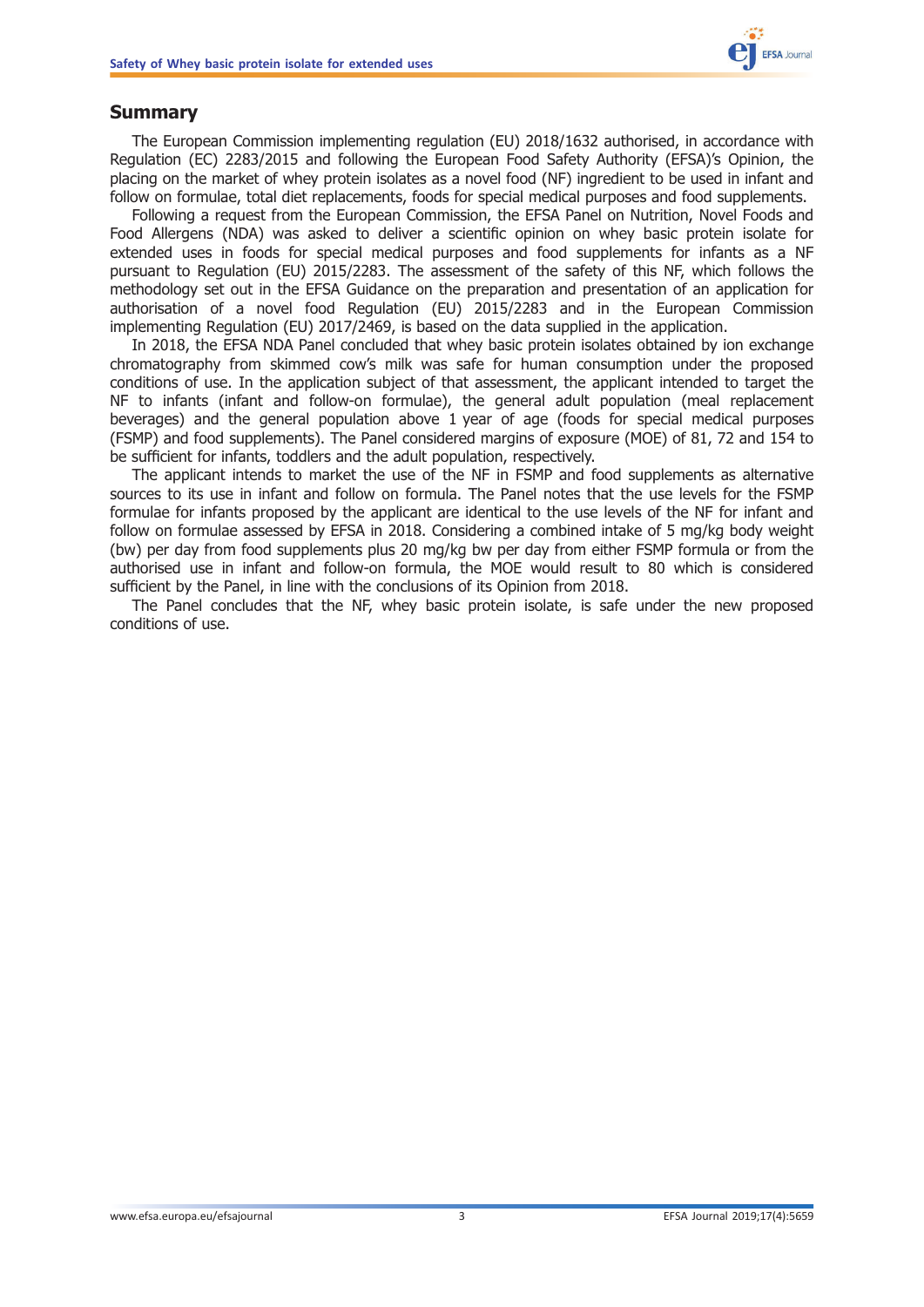

## **Table of contents**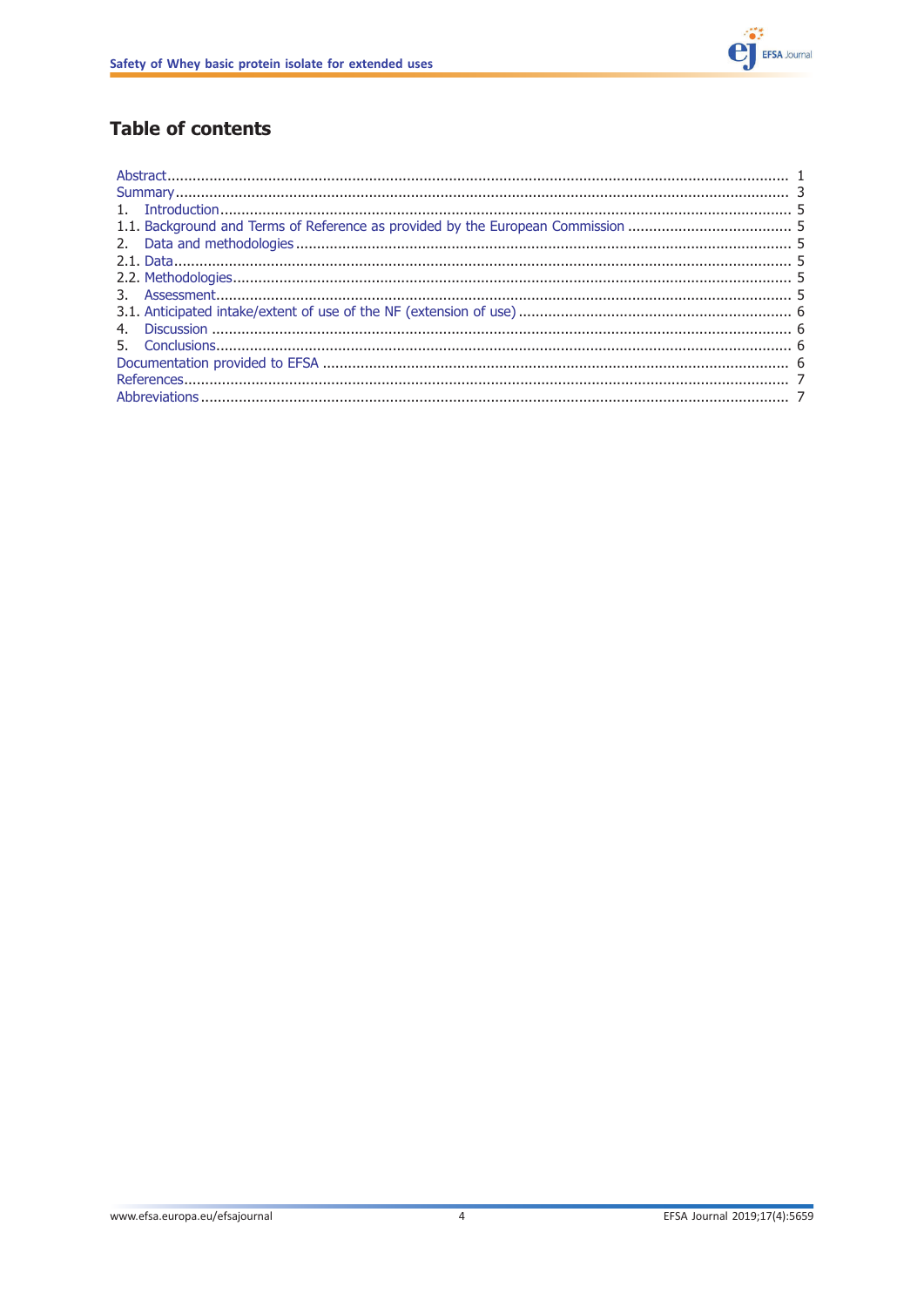## <span id="page-4-0"></span>1. Introduction

## 1.1. Background and Terms of Reference as provided by the European Commission

On 10 October 2018, the company Armor Protéines S.A.S. submitted a request to the European Commission in accordance with Article 10 of Regulation (EU) No 2015/2283<sup>1</sup> to update the entry for Bovine Milk Basic Whey Protein Isolate in the Union list of authorised novel foods entry to extent its uses in food supplements and foods for special medical purposes for infants up to 12 months of age.

In accordance with Article 10(3) of Regulation (EU) 2015/2283, the European Commission asks the European Food Safety Authority to provide a scientific opinion by carrying out the assessment for the extension of use of the novel food Bovine Milk Basic Whey Protein Isolate.

## 2. Data and methodologies

#### 2.1. Data

The assessment of the safety of whey protein isolates at the new proposed uses and use levels is based on the data provided by the applicant and the scientific opinion on the safety of whey basic protein isolates (EFSA NDA Panel, 2018).

#### 2.2. Methodologies

The assessment follows the methodology set out in the EFSA guidance on novel food (NF) applications and the principles described in the relevant existing guidance documents from the EFSA Scientific Committee. The legal provisions for the assessment are laid down in Article 11 of Regulation (EU) 2015/2283 and in Article 7 of the Commission Implementing Regulation (EU) 2017/2469.

This assessment concerns only risk that might be associated with consumption of the NF under the proposed conditions of use, and is not an assessment of the efficacy of whey basic protein isolate with regard to any claimed benefit.

### 3. Assessment

On 27 June 2018, the EFSA NDA Panel concluded that whey basic protein isolates obtained by ion exchange chromatography of skimmed cow's milk was safe for human consumption under the proposed conditions of use (EFSA NDA Panel, 2018). In the application subject of that assessment, the applicant intended to target the NF to infants (infant and follow-on formulae), the general adult population (meal replacement beverages) and the general population above 1 year of age (foods for special medical purposes (FSMP) and food supplements). Taking into account the source, the production process and the nature of the NF and the no observed adverse effect level (NOAEL) of 2,000 mg/kg body weight (bw) per day, the highest dose tested in a subchronic rat study, the Panel considered margins of exposure (MOE) of 81, 72 and 154 to be sufficient for infants, toddlers and the adult population, respectively.

In 2018, European Commission Implementing Regulation (EU) 2018/1632 granted marketing authorisation of the NF for its uses in infant formula, follow-on formula, total diet replacement foods for weight control, FSMP and food supplements, the latter two uses restricted to children aged 1– 3 years, children and adolescents from 3 to 18 years of age and adults.

In this application, the applicant requests the additional uses of the NF for food supplements targeted to infants (up to 12 months of age) and FSMP as an alternative use to the use of the NF in infant and follow on formula (Table [1](#page-5-0)). The applicant proposes to label the food supplements 'Product should not be consumed in conjunction with infant formula (standard or FSMP) containing basic whey protein isolate'.

 $1$  Regulation (EU) 2015/2283 of the European Parliament and of the Council on novel foods, amending Regulation (EU) No 1169/2011 of the European Parliament and of the Council and repealing Regulation (EC) No 258/97 of the European Parliament and of the Council and Commission Regulation (EC) No 1852/2001 (OJ L 327, 11.12.2015, p. 1).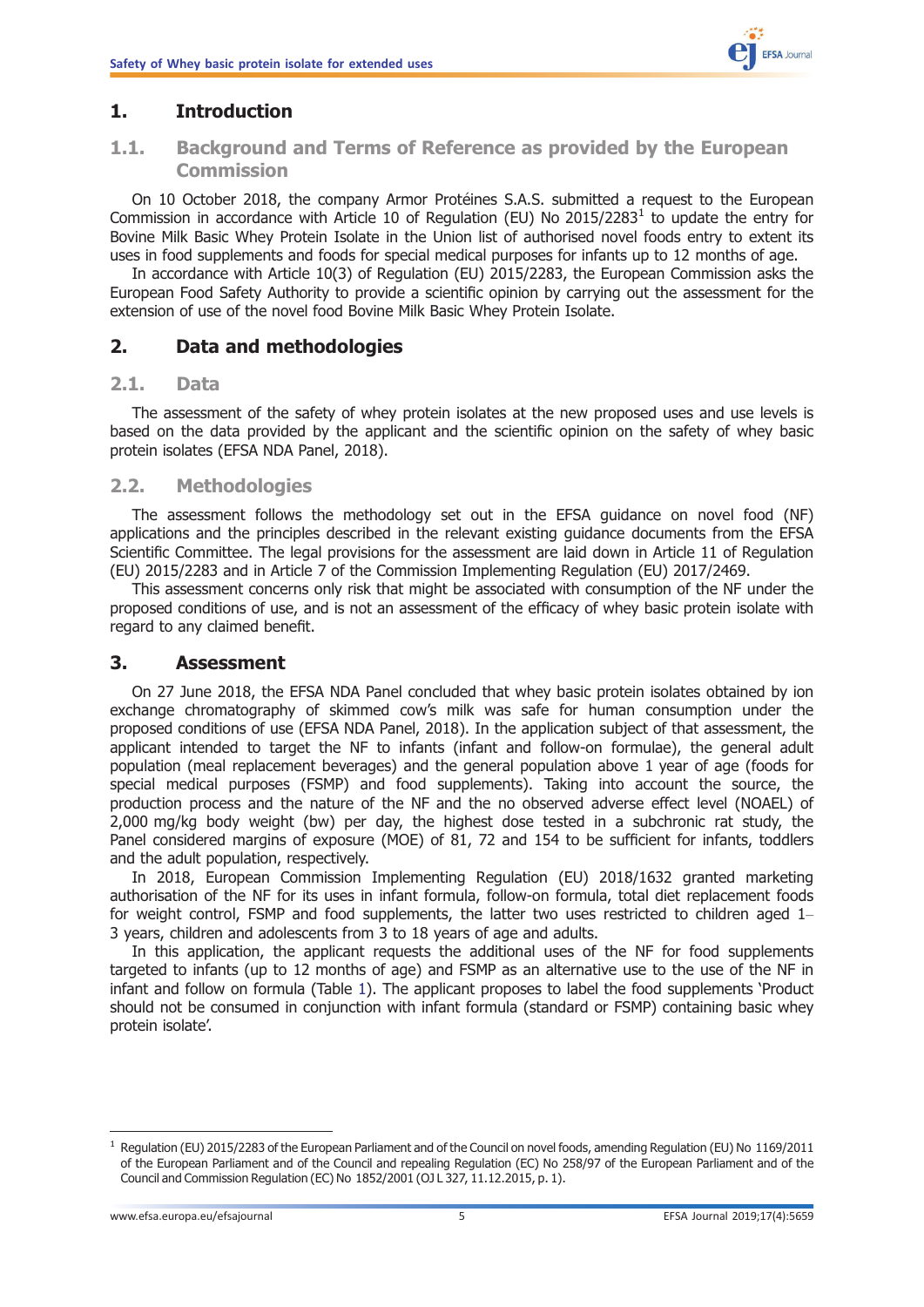| <b>Uses</b>                                                                                                                    | Max use level                                                                                                |
|--------------------------------------------------------------------------------------------------------------------------------|--------------------------------------------------------------------------------------------------------------|
| <b>Authorised use</b>                                                                                                          |                                                                                                              |
| Infant formulae<br>Follow-on formulae                                                                                          | 30 mg/100 g <sup>(a)</sup><br>3.9 mg/100 mL <sup>(b)</sup><br>30 mg/100 g(a)<br>4.2 mg/100 mL <sup>(b)</sup> |
| <b>Proposed extended uses</b>                                                                                                  |                                                                                                              |
| Food Supplements as defined in Directive 2002/46/EC for infants $(< 12$ months of age)                                         | 25 mg/day                                                                                                    |
| FSMP as defined in Regulation (EU) No 609/2013:<br>FSMP for infants (Infant formulae)<br>FSMP for infants (Follow on formulae) | 30 mg/100 g <sup>(a)</sup><br>3.9 mg/100 mL <sup>(b)</sup><br>30 mg/100 g(a)<br>4.2 mg/100 mL <sup>(b)</sup> |

<span id="page-5-0"></span>**Table 1:** Authorised and proposed uses of the NF for infants (children  $\leq$  12 months of age)

FSMP: foods for special medical purposes. (a): Powder. (b): Reconstituted.

#### 3.1. Anticipated intake/extent of use of the NF (extension of use)

Considering the default body weight of 5 kg proposed by the EFSA Scientific Committee (2012) for the dietary exposure assessments for infants, a daily intake of 25 mg of the NF from its uses as a food supplement, corresponds to 5 mg/kg bw per day.

The Panel notes that the use levels for the FSMP formulae for infants proposed by the applicant are identical to the use levels of the NF for infant and follow on formulae assessed by EFSA (EFSA NDA Panel, 2018). The estimated 95th percentile of the daily intake of the NF from FSMP therefore corresponds to the 95th percentile intake estimate for infants considered by EFSA in its Opinion from 2018 (20 mg/kg bw per day). The Panel notes that this high percentile intake proposed by the applicant and considered by the Panel in 2018 is based on the summary statistics from the EFSA Comprehensive European Food Consumption Database from 2011 and represents an overestimate of the exposure.

Considering the default value of 260 mL/kg bw for high consumption of infant formula by infants below 16 weeks of age as suggested by the EFSA Scientific Committee (2017) and taking into account the intended use level of 3.9 mg/100 mL, the resulting exposure to the NF would amount to 10 mg/kg bw per day.

The applicant intends to market the use of the NF in FSMP and food supplements as alternative sources to its use in infant and follow on formula. However, the Panel notes that a combined unintended intake of 5 mg/kg bw per day from food supplements and 20 mg/kg bw per day from either infant and follow on formulae or from FSMP formulae would not exceed the intake level which were considered safe by the EFSA Opinion of 2018 (EFSA NDA Panel, 2018).

## 4. Discussion

Considering a combined intake of 5 mg/kg bw per day from food supplements plus 20 mg/kg bw per day from either FSMP formulae or from the authorised use in infant and follow-on formula, the MOE would result to 80 which is considered sufficient by the Panel, in line with its conclusions of its Opinion from 2018 (EFSA NDA Panel, 2018).

## 5. Conclusions

The Panel concludes that the NF, whey basic protein isolates, is safe under the new proposed conditions of use.

## Documentation provided to EFSA

1) Letter from the European Commission to the European Food Safety Authority with the request for a scientific opinion on the safety of Basic whey protein isolate as a novel food ingredient. Ref. Ares(2019)406975 - 24/01/2019, dated 24 January 2019.